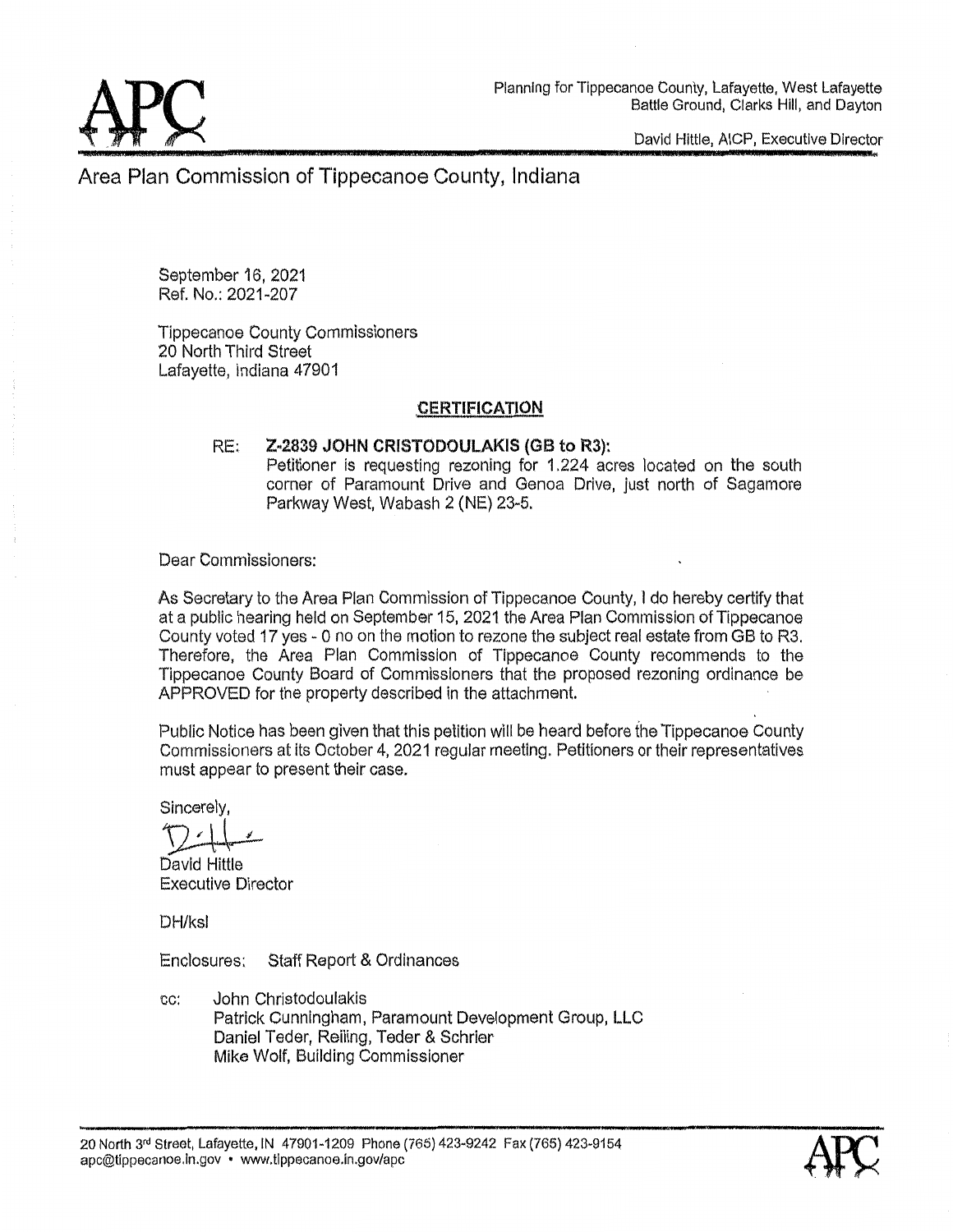Z\_ *a* 833

# ORDINANCE NO. 2931 **~** 29cm AN ORDINANCE TO AMEND THE **ZONING ORDINANCE** OF **TIPPECANOE COUNTY, INDIANA,** TO REZONE **CERTAIN** REAL ESTATE FROM GB TO R3

# BE IT ORDAINED BY THE **BOARD** OF **COUNTY** COMMISSIONERS OF **TIPPECANOE COUNTY, INDIANA:**

**Section** 1: The Unified Zoning Ordinance of Tippecanoe County, Indiana, being a separate ordinance and not **part** of a unified county code is hereby **amended** to rezone the following described real estate situated in Wabash Township, Tippecanoe County, **Indiana** 

(Legal Description)

**Section** 2: The above-described real estate should be and the same is hereby rezoned from GB to R3.

Section 3: This ordinance shall be in full force and effect from and after its adoption.

(Adopted And Passed) (Denied) by the Board Of Commissioners of Tippecanoe County, Indiana, this 4<sup>+</sup>h day of Cotober, 2021.

VOTE: Thomas **Murtaugh,** President 22/ *5* 37/ David Byers, Vice President US Mr12.4 0-4-2 Tracy Brown, Member ATTEST: Robert Plantengg, Auditor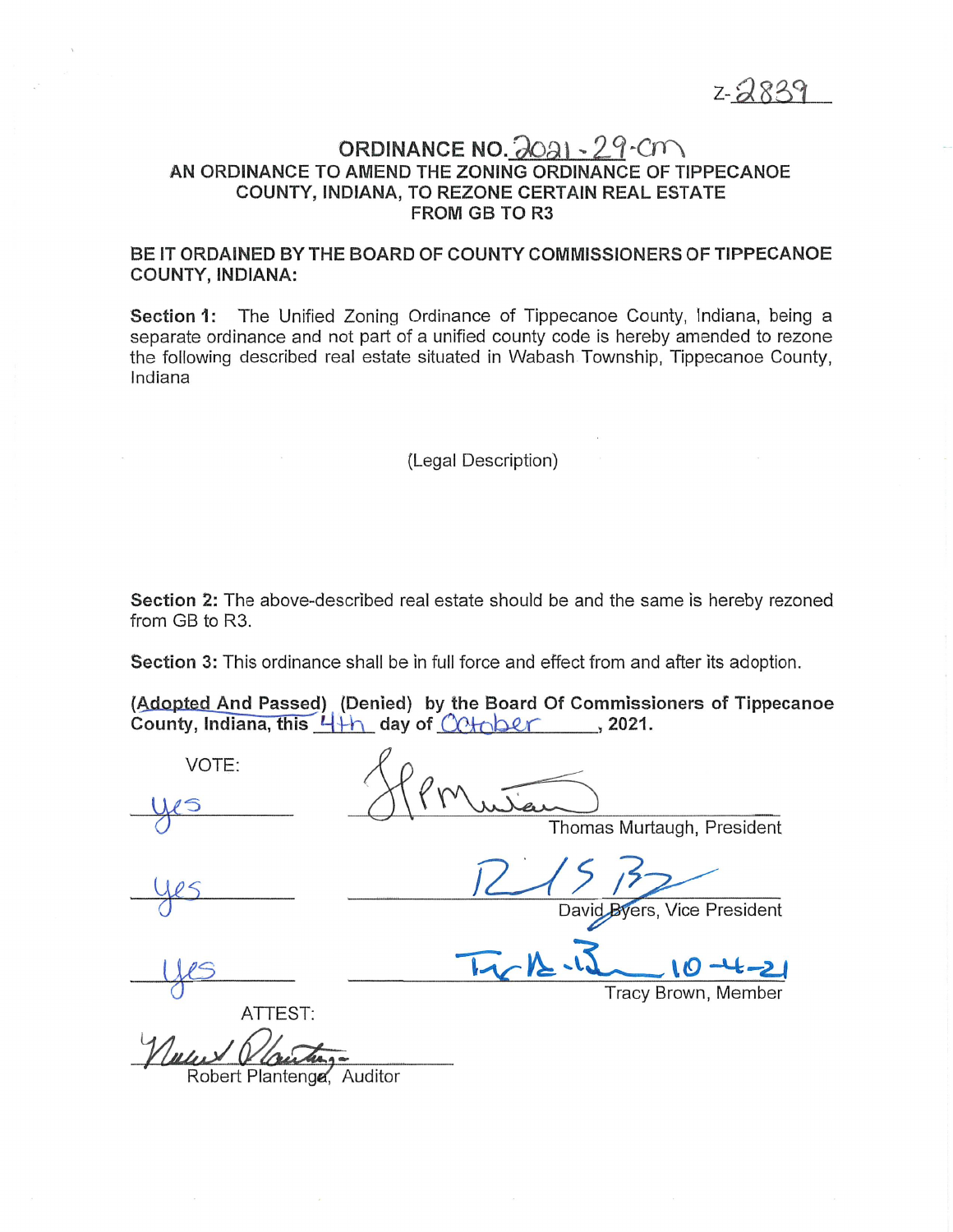#### LEGAL DESCRIPTION OF AREA OUT OF FLOODPLAIN:

A **part** of Lot 4 **certified** out of the **floodplain** as depicted on the Final Plat of ParamounbLakeshore Subdivision Phase One—Section Two as recorded October 30, 2012 as Document Number 201212024555 in the Office of The Recorder ofTippecanoe County being located in Section 2, Township 23 North, and *-* Range **5** West in Wabash Township, Tippecanoe County, Indiana, more particularly described as follows, to-wit:

Lot 4 of said subdivision: Except the following described tract; commencing at the Southwest corner of the **East** half of the Northeast Quarter of Section 2, Township 23 North, and Range **5** West; thence North *88'38'29"* East, a distance of 654.02 feet; thence North 00°03'12" East, a **distance** of 116.72 **feet** to the point of beginning 01' the herein **described tract;** thence North 48°50'25" West, *a* distance of 1.33 feet; **"thence** North 00'03'12" **East,** a distance of 99.54 feet; thence North 48°50' 25" West, **a distance** of 254.02 feet; thence North 41°37'55" West, a distance of 161.44 feet to the easterly right-of-way of Paramodnt Drive as **platted** In **said** subdivision; thence North 47°03'12" **East** along **sald** right~of~way,a **distance** of 75.02 **feet; thence** South 41'37'55" East, *a* distance of 158.44 feet; thence South 48'50'25" East, *a* distance of 185.18 feet to the east line of said 101:; thence South 00'03'12" West along **sald** east line 199.07 feet to the point of beginning leaving 1.224 acres out of the **floodplain.** 

Said area being above the elevations as noted on previous Vester and Associates, INC Job Numbers B-013'01A & 896171, Dated July 12, 2002 & **07198 dated** 8/15/07 & *a* DNR **Letter dated** June 28, 1999, REC# 79-990604-1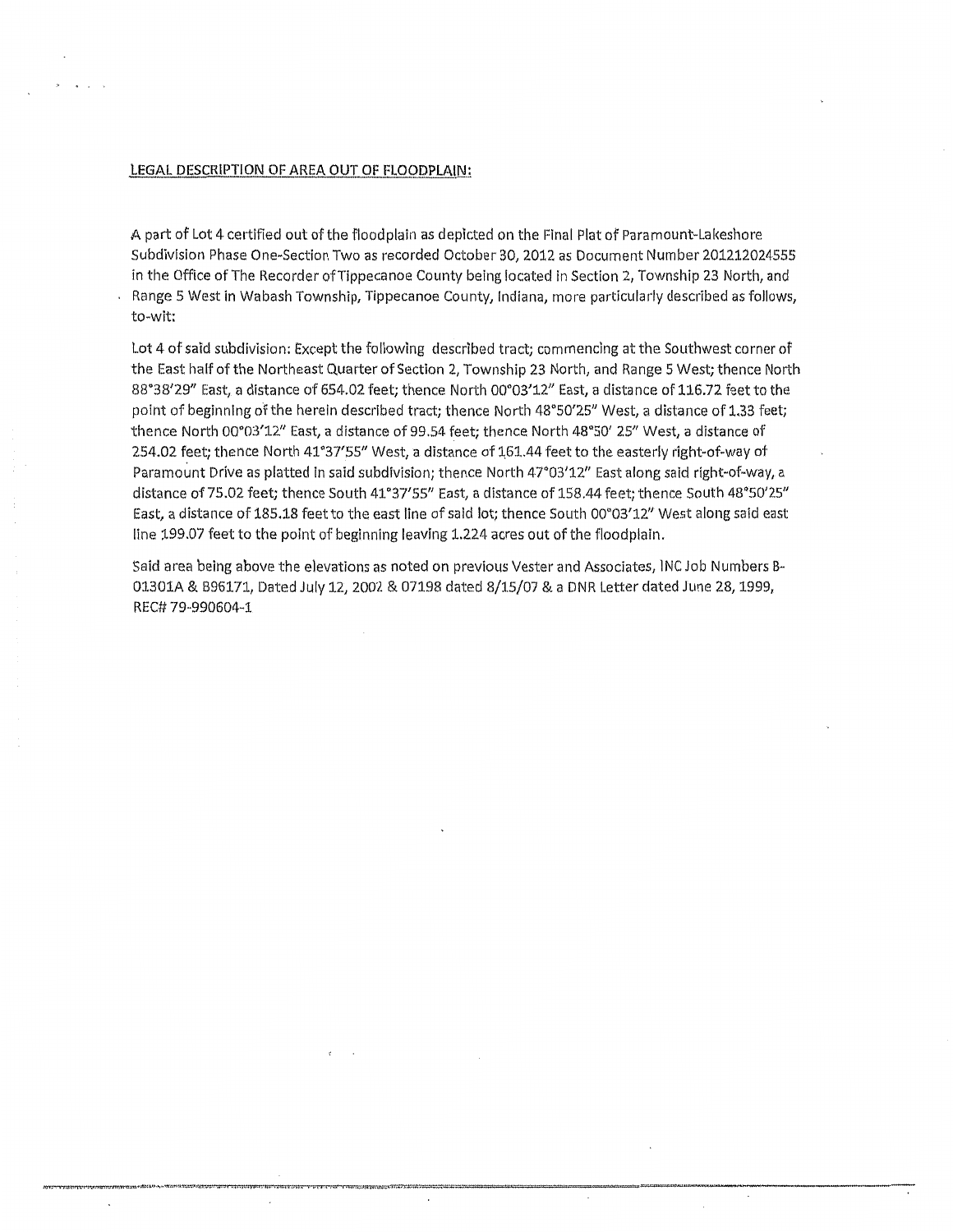# **Z-2839**  JOHN CHRISTODOULAKIS **(GB to R3)**

# STAFF REPORT **September 9,** 2021

**'F** 

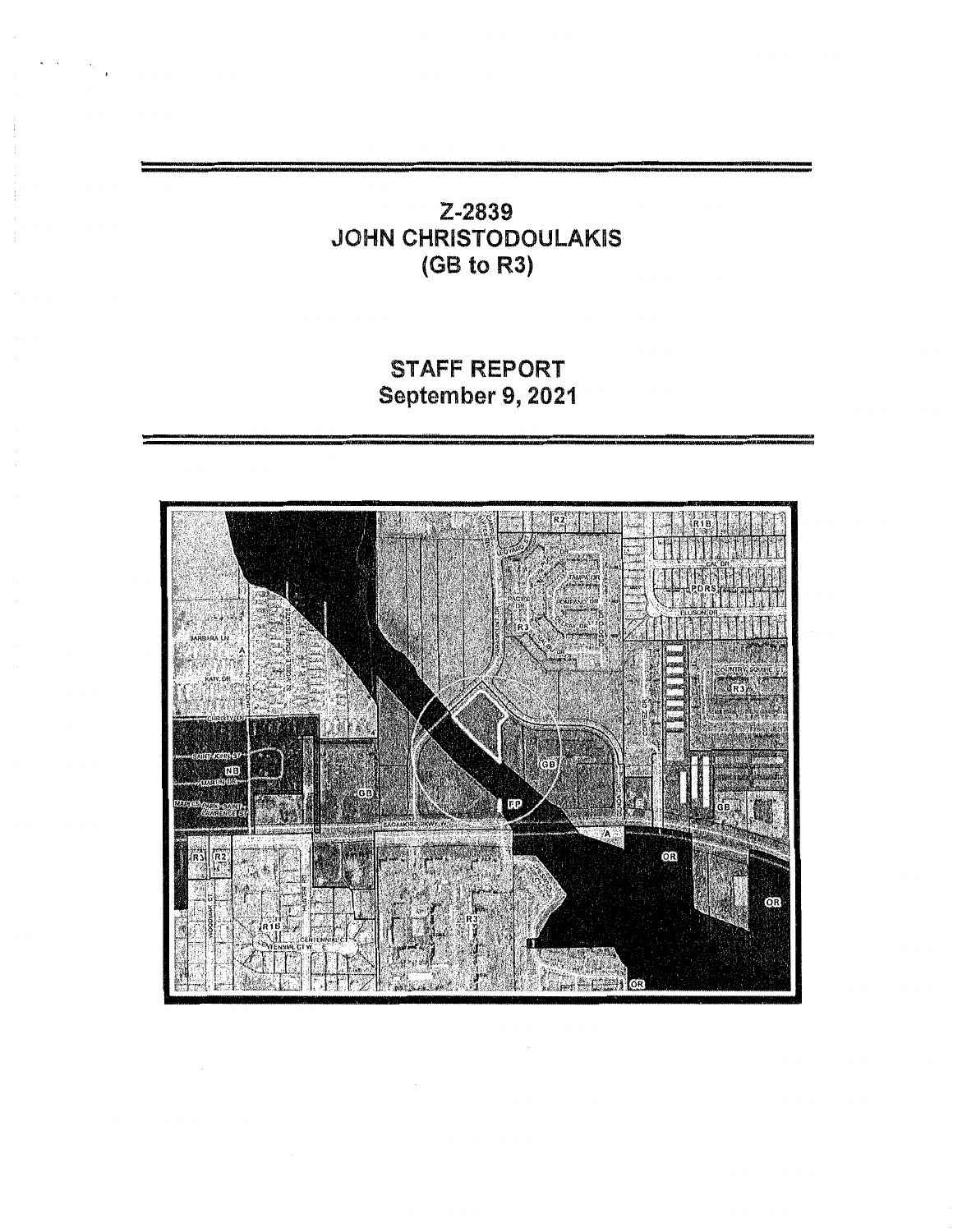# Z~2839 **JOHN** CHRISTODOULAKIS GB to R3

**Staff Report September 16, 2021** 

#### REQUEST MADE, **PROPOSED** USE, LOCATION:

Petitioner. represented by attorney Daniel Teder, Is requesting rezoning for **1.224** acres located on the south corner of Paramount Drive and Genoa Drive, just north of Sagamore Parkway West, **Wabash** 2 (NE) 23-5.

### **ZONING HISTORY** AND AREA ZONING **PATTERNS:**

The zoning history in **this** part of the county is **quite** lengthy and seems to be everchanging. This site is currently zoned GB, General Business as is land to the south across the ditch and to the east. A rezone from NB to R3 was heard and approved by the **County Commissioner** for the property to the **west across** Paramount Drive in August. (2- 2832). The property to the north is zoned R3, further to north is land zoned R2 and R1. Originally all these properties. located along the Guppy-McClure Regulated Drain were zoned Floodplain. A **Flood** Plain certification was completed which **drastically** reduced the FP boundary at the same time expanding the existing NB zone that was already in place. In 2001, 16 additional acres were rezoned from NB to the **current** R3 **designation.** 

#### AREA **LAND** USE **PATTERNS:**

**This** site is currently unimproved. To the **east** is **a** drainage pond and **outside** mall, to the **north** is **multi—family** subdivisions and the south **across** the **ditch** is a bank and restaurant.

#### **TRAFFIC:** AND TRANSPORTATION:

**Parking** for multi~family housing in the county is two spaces per dweliing **unit.** The site has frontage on both Paramount Drive and Genoa Drive, both classified by the adopted *Thoroughfare Plan* as **rural** local **roads.** Access to the **public** road will require approval by the **County** Highway department. **CityBus** has a route (21 A) that travels along Paramount Drive to serve the **residents** in the area. Driveways for the site will be approved by the County Highway **department.** 

#### ENVIRONMENTAL AND **UTILITY** CONSIDERATIONS:

American Suburban Utilities and Indiana-American Water serve the rezone **site.**  Drainage approval from either Drainage Board or the **county** surveyor will be necessary to complete the subdivision **process.** A 30' **type C** bufferyard is required when R3 zoned **land** is rezoned and developed adjacent to **existing** GB land. This bufferyard is required on **east side** of this property.

la **] g:\apc\staff reports\rezone\z-28003\z—2839** John **chrlslodoulakis** gb to **r3.docx** *|* **John Chrlstodoulakls** *|* (38 to R3 *|* September **1**  16, 2021'